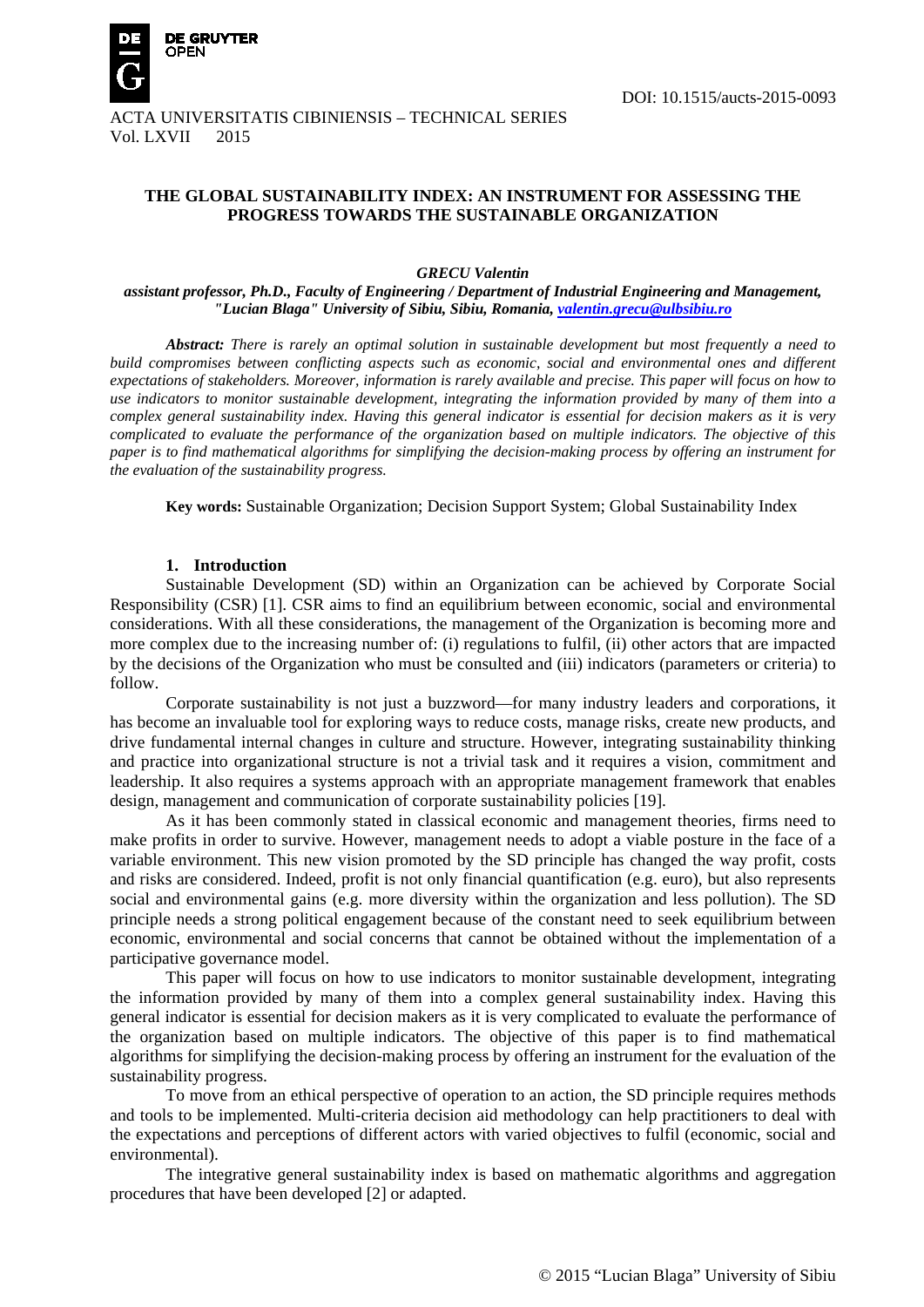## **2. Different levels of decision with the Sustainable Organization**

Different actions can be taken at different levels of decision-making within the Organization. Merad et al [1] suggest that these levels are differentiated according to: (i) the practical objectives that are sought, (ii) the nature and the level of information/knowledge that is available and (iii) the potential impacts:

- Strategic. At this level, action planning is the objective of decision-making. The decision is a long term one (over 8 years) and is dominated by both political and regulatory dimensions. The information is abundant but imprecise and difficult to sort and select at this level.
- Tactical. At this level, the decisions are less influenced by political and regulatory dimensions. The decision is a middle term decision (4 years). The decisions are under the constraints and objectives within the Organization (social, technical and economic).
- Operational. At this level, decision-making refers to short-term goals achieved in less than 1 year. The decisions made are more concrete involving technical information which is often specialized, precise, and more specific than the higher levels.

For each level of decision, the SD principle makes the decision maker reach for an equilibrium between economic, social and environmental concerns (risks/costs, benefits) [1]. The difficulty here is to both (i) clarify what measures (actions) must be taken at each level of decision-making and (ii) consolidate all the measures at each level in order to become a Sustainable Organization (SO).



Figure 1 The methodology of the proposed multi-criteria decision support tool.

A multi-criteria decision support tool is what I propose [3] as a solution to go beyond these limits. The tool is based on a methodology that follows a two-step approach. The first step consists in "outlining and structuring the problem". To do so, it is necessary to identify and explicit the stakes, the constraints, the actors and stakeholders concerned or affected by the SD problematic and then to choose the adequate method according to the level and to the nature of information and knowledge. The second step is the "implementation of a method". This step consists in restructuring the available information according to the method to be used and analyzing the results of the method in order to provide the adequate recommendation to the decision-maker. These two steps are described in figure 1.

# **3. General principles of multi-criteria decision support methods**

The great majority of support systems tend to structure the decisional aid process into three principal phases: formulation of the problem, exploitation of the algorithm, and recommendations. Formulating a decision-making problem consists in finding an adequate model for the decision-making process. In a context where reality is represented by a multi-criteria form, this first phase consists of [1]:

- The identification of the actors, their value systems and the different significant points that affect the decision making process which can vary in time.
- Defining the actions that are elements of decision-making.
- Identifying decision making situations or alternatives.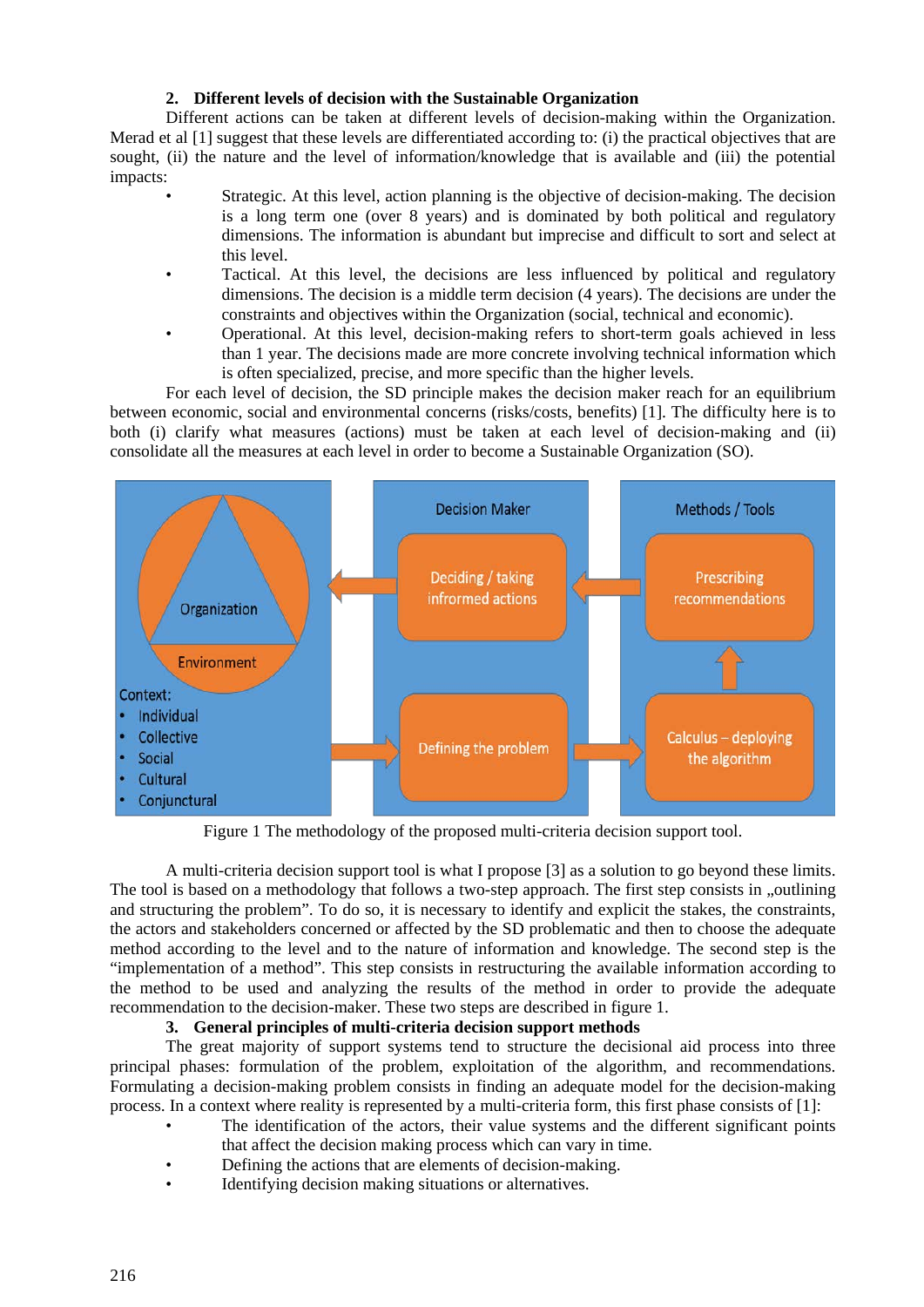• Defining a set of criteria or a set of indicators and modeling the consequences of actions and drawing up criteria in order to compare the different actions with each other.

This phase is the most delicate one because the conclusions reached and the recommendations provided depend on the way in which the SD principle is considered. The second phase is more mathematical.

#### **4. The need of an integrated sustainability indicator**

The impact of industry on the environment and on the society can be determined in the "triple bottom line," which covers the three aspects of sustainability: economic performance, social responsibility and the environmental impact. As presented in the previous chapters of this research, many companies are addressing sustainable development and have different approaches in doing so. However, the achievement of these objectives needs not only a re-think of practices in industry, but also the instruments to monitor and measure the achievements that have been made in the transition process towards sustainability.

Until recent, companies have been using just classical, standard financial indicators to assess their business effectiveness, but considering the increased pressure and demand for sustainable practices, sustainability reports have become a new trend in the corporate reporting [4].

The sustainable organization needs to take into account several aspects that have been synthetized in performance indicators [5]. These indicators not only measure the economic performance, as they used to do until recently, but also assess social responsibility and environmental performance. They are known as sustainability indicators and translate sustainability issues into quantifiable measures with the ultimate goal to address key sustainability concerns [6] and to provide information on how the company contributes to sustainable development [7].

Dozens of indicators have been proposed for various aspects of the three components of sustainability, but integrating them into more comprehensive indexes has been a challenge and involved high mathematical skills, thus reducing their usage. Krajnc and Glavič [8] present the efforts that have been done in the development of composite indicators needed especially for comparison of economic, social and environmental and/or sustainable progress of nations, mainly in a quantitative mean. They summarize the indicators that have been applied in the mentioned fields, as follows:

- Environment: pilot environmental performance index [9], index of environmental friendliness [10], eco-indicator 99 [11];
- Economy: internal market index [12], composite leading indicators [13], index of sustainable and economic welfare [14];
- Society: human development index [15], overall health system attainment [16]; and
- Sustainability: Dow Jones sustainability index [17], index of balanced sustainable development [18].

Considering the above presented, it is essential to find a general sustainability index that should integrate the indicators presented in the model of the sustainable organization [19] and the others that have not been included into the graphic model due to space considerations. The Global Sustainability Index (GSI) aims to be a useful integrating instrument for measuring sustainability achievements of the company needed for decision-making and for raising the sustainability reporting to a higher level of consistency.

Thus, it is clear that it is essential for any company to have integrated information on sustainable development for the decision-making process, as it is very complicated to rely on too many indicators.

## **5. Calculation of the Global Sustainability Index (GSI)**

The Global Sustainability Index (GSI) is the indicator that combines all the indicators presented in the model of the sustainable organization, that has been described elsewhere [19]. The triple approach indicates that the GSI should be calculated by grouping the three sub-indexes: the internal approach index, the external approach index and the operational approach index. Given the fact that these three approaches are the pillars of the sustainable organization, they should have all equal weights, but for the sake of flexibility to the needs and views of the decision maker, their weights should be determined using the method presented in the previous paragraph. The conceptual model of the eco-business-intelligence tool, which organizes data into relevant information for the transition towards sustainability, based on the sets of indicators that have been already described, is presented in figure 2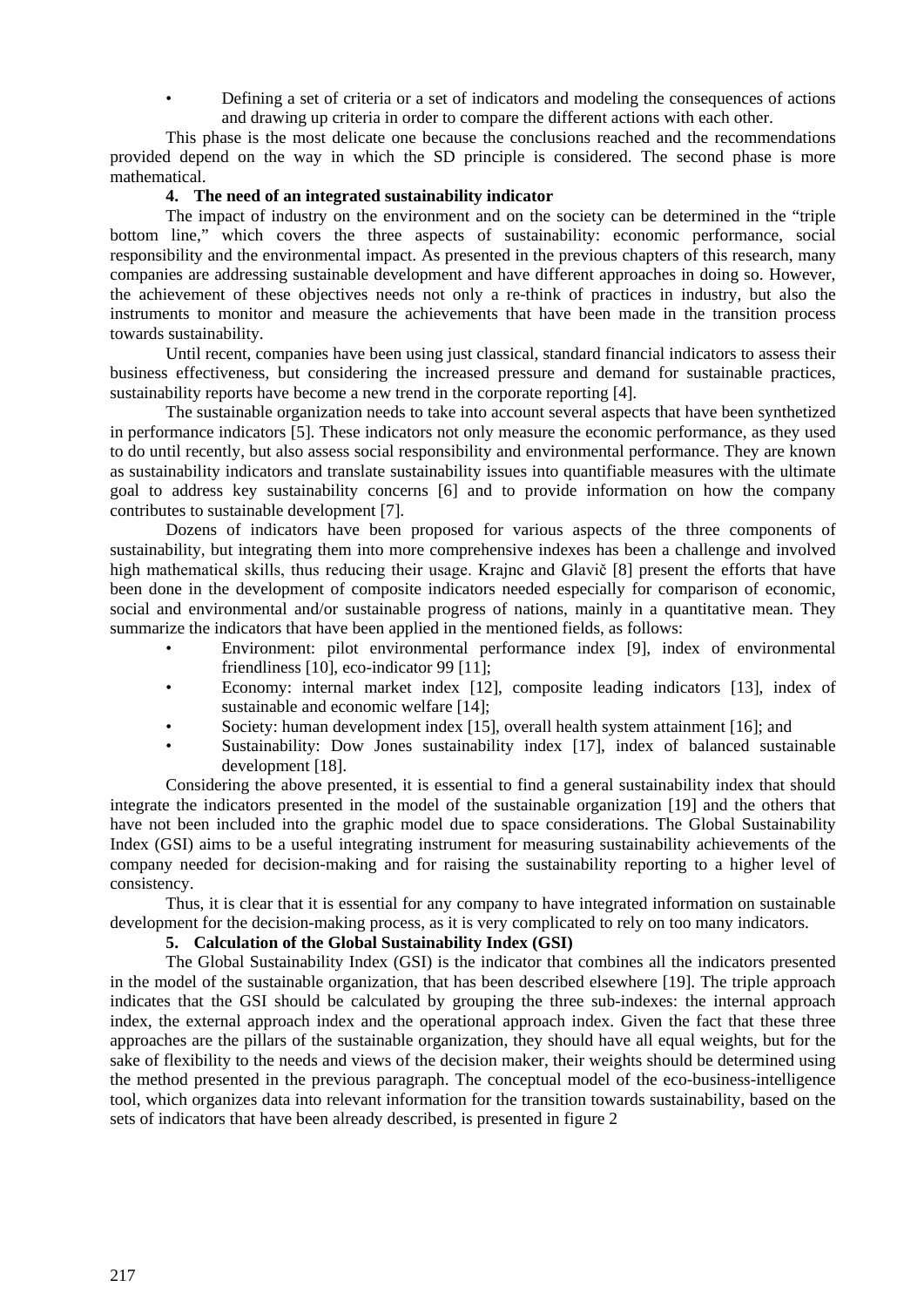

Figure 2 Conceptual model of the eco-business-intelligence instrument

Thus the Global Sustainability Index should be calculated using equation (1)

$$
GSI = \sum_{i=1}^{3} w_i \cdot Tal_i
$$
  

$$
\sum_{i=1}^{3} w_i = 1, \qquad w_i \ge 0.
$$
 (1)

Where GSI is the global sustainability index, TaIi represent the sub-indexes of the Triple approach = internal approach index; external approach index and operational approach index, while wi represent the weights of each of the three sub-indexes, calculated with the adapted FRISCO method, presented in [2].

The operational approach index, as indicated in the model of the sustainable organization [19] is calculated by grouping the sub-sub-indexes for each group of sustainability indicators: social, environmental and economic indicators. The aggregation formula is presented in equation (2)

$$
T a I_{op} = \sum_{i=1}^{3} w_i \cdot I g_i
$$
  

$$
\sum_{i=1}^{3} w_i = 1, \qquad w_i \ge 0.
$$
 (2)

Where TaIop is the sub-index for the operational approach, Igi represents the sub-sub-index for a group of indicators i (economic, i=1; environmental, i=2; social, i=3) and wi is the weight of each subsub-index, calculated as well with the method described in [2].

#### **6. Conclusions**

The proposed mathematic algorithm for aggregating more sustainability indexes can be applied in the companies that want to assess their efforts in the transition towards sustainability and the GSI can be a useful measure of the current sustainability performance.

This paper highlights the need of decision makers to have a global sustainability index, to ease their decision, as it is very complicated to consider a very big number of sustainability indicators, with different measuring units. As the need for transforming in sustainable organization becomes more obvious, sustainability reporting is becoming more important and offers a broader view to those whose business is to assess the current sustainability health of companies and influence future action.

This paper not only offers the mathematical grounds for integrating the sustainability indicators into a general sustainability index, but also provides mathematical support for decision making when considering the implementation of measures for achieving the sustainability objectives of the organization.

There is rarely an optimal solution in SD but most frequently a need to build compromises between conflicting aspects such as economic, social and environmental ones and different expectations of stakeholders. Moreover, information is rarely available and precise. The combinative algorithm presented aims to help decision makers to cope with these difficulties. Implementing the proposed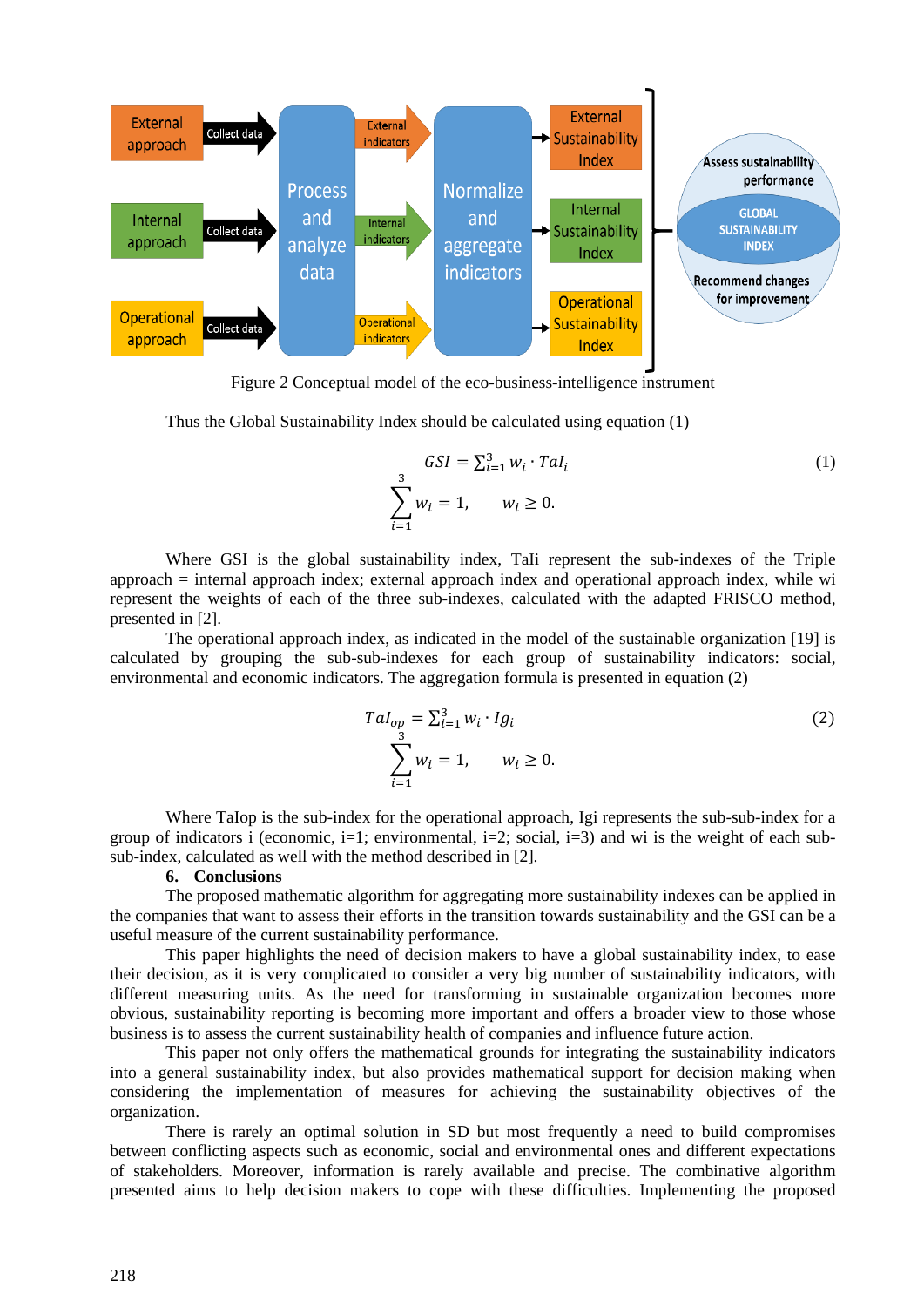algorithm for a multi-criteria decision support system for a sustainable organization should be made through incremental steps, as shown, and should be a process of continual improvement in environmental, economic and social performance.

The proposed algorithm offers the opportunity to avoid monetization of the different dimensions of sustainability. These dimensions are not substitutable for one another and all have a role to play. Multicriteria decision support is a branch of decision theory where actions or alternatives are chosen considering several points of view or criteria, assuming that the decision maker has all the information at his disposal concerning the alternatives, i.e., they are fully described by a vector of attributes which is supposed to be known without uncertainty.

According to Merad et al [1], two main features of this kind of problem make it difficult to solve. The first one is that attributes describing alternatives are heterogeneous, i.e., they represent different physical (or economical, subjective, etc.) entities like price, size, colour, weight, etc. and may be numerical or not. Hence a first difficulty is to make them commensurable in some sense. The second feature is that points of view or criteria are more or less important to make a decision, and most often they are conflicting or interacting in some way, so that it is not obvious how to combine them for reaching a final overall opinion.

Due to organizational cultures of companies and natural human resistance to change, a series of barriers occur in the process of transition towards the sustainable organization. Barriers such as lack of awareness, lack of information, difficulties in understanding and operating mathematical algorithms could be overcome with an on-line version of the proposed algorithm that is subject for further research

#### **7. Acknowledgements**

This work was supported by the strategic grant POSDRU/159/1.5/S/133255, Project ID 133255 (2014), co-financed by the European Social Fund within the Sectorial Operational Program Human Resources Development 2007 – 2013.

### **References**

- [1]. Merad, M., Dechy, N., Serir, L., Grabisch, M., & Marcel, F. (2013). Using a multi-criteria decision aid methodology to implement sustainable development principles within an organization. European Journal of Operational Research, 224(3), 603-613.
- [2]. Grecu, V. and Denes, C., (2012a) A Decision Support System for the Transition Towards the Sustainable University, Proceedings of the International Conference on Engineering & Business Education, Innovation and Entrepreneurship, Sibiu, Romania, 18 - 21 October, 2012, pp319-324
- [3]. Grecu, V. (2014a), A multi-criteria decision support algorithm for solving sustainability problems within organization, Proceedings of the Joint International Conference of Doctoral and Post-Doctoral Researchers, Craiova, 12-13 September 2014, pp 384-394
- [4]. GRI-Global Reporting Initiative. (2002), Sustainability Reporting Guidelines 2002 on Economic, Environmental and Social Performance. Global Reporting Initiative, Boston, USA. Available at: http://www.globalreporting.org, 2002.
- [5]. Grecu, V. and Nate, S., (2014), Managing sustainability with eco-business intelligence instruments, Management of Sustainable Development Sibiu, Romania, Volume 6, No.1, June 2014, pp.25-30, DOI 10.2478/msd-2014-0003
- [6]. Azapagic A. (2004), Developing a framework for sustainable development indicators for the mining and minerals industry. J Cleaner Prod 2004; 12:639–62.
- [7]. Azapagic, A. and Perdan, S., (2000), Indicators of sustainable development for industry: a general framework, Trans IChemE, Part B, Proc Safe Env Prot, volume 78, issue 4, pp243–261
- [8]. Krajnc, D., Glavič, P. (2005). A model for integrated assessment of sustainable development. Resources, Conservation and Recycling, 43(2), 189-208.
- [9]. WEF World Economic Forum. (2002), An Initiative of the Global Leaders of Tomorrow Environment Task Force. Annual Meeting 2002. Pilot Environmental Performance Index. Available at: http://www.ciesin.columbia.edu/indicators/ESI/EPI2002 11FEB02.pdf, 2002.
- [10]. Statistics Finland (2003), Index of Environmental Friendliness. Available at: http://www.stat.fi/tk/yr/ye22 en.html, 2003
- [11]. Pr´e Consultants (2001), The Eco-indicator 99 a damage oriented method for life cycle impact assessment. Methodology Report. Available at: http://www.pre.nl/, 2001.